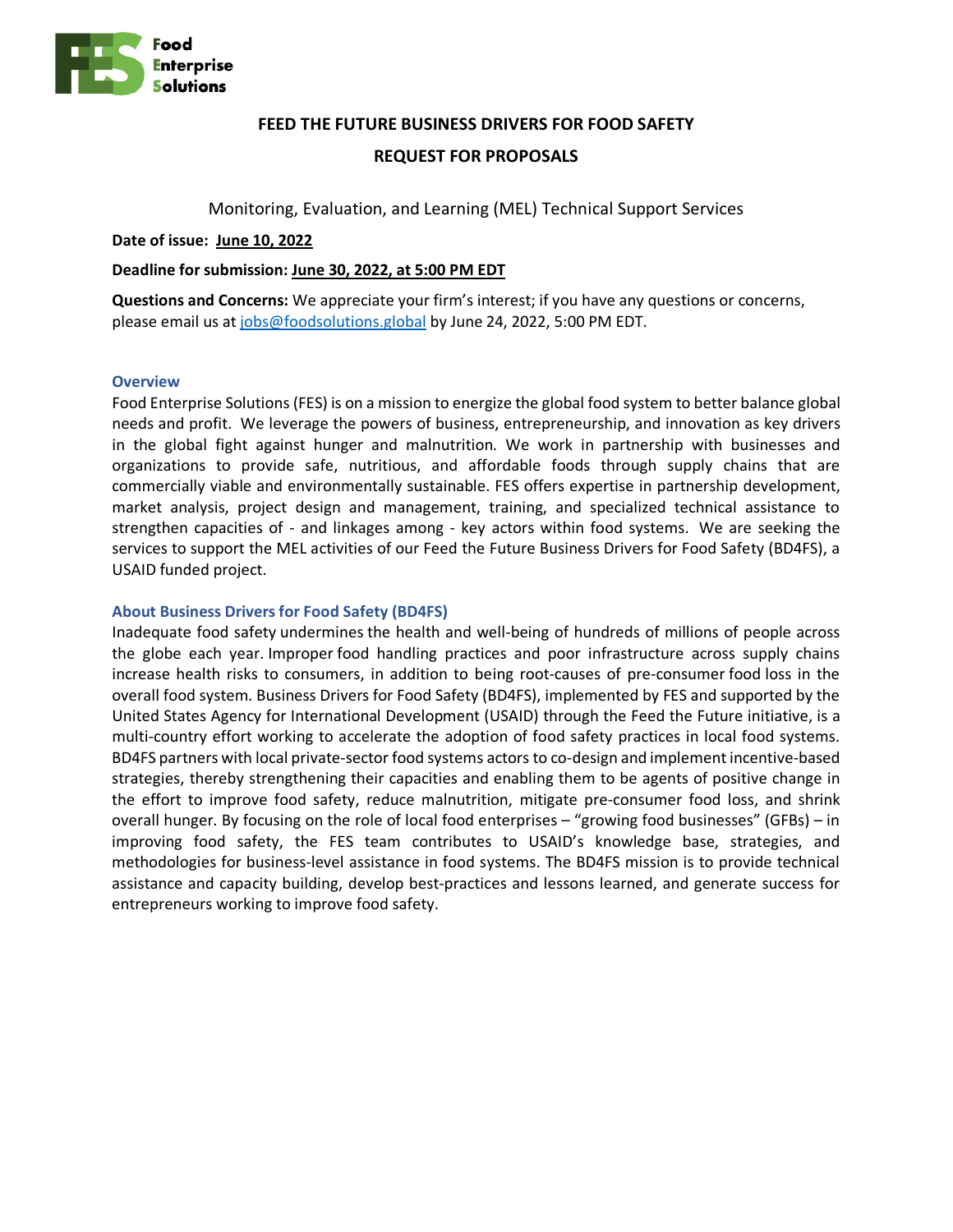

#### **Context**

The BD4FS' development hypotheses centers around how businesses serving local markets can be the drivers of safer food practices that improve the safety of food flowing from producers to end-consumers in countries currently lacking a well-functioning regulatory system. BD4FS proposes to test whether investments made in improving knowledge, attitudes, and the adoption of improved food safety practices and technologies (and the promotion of a food safety culture) among small- and medium-sized food enterprises linked to local markets with a growing consumer base demanding safer food can accelerate uptake of safer food handling practices among non-participating GFBs. BD4FS will focus on identifying and documenting the push/pull factors affecting the adoption of proven safer food handling protocols or practices by GFBs. The efficacy of these practices such as those contained in prerequisite programs (PRPs) to improve food safety to improve food safety is well documented and has been in use for a number of years in many countries prior to having "well-functioning regulatory programs." The project postulates that capacity building efforts aimed at ensuring that proper food management by GFBs, according to appropriate, value-chain specific PRPs, can also spillover to non-GFB participants. The net result will be an increase in safer food amongst all providers of food in a particular value chain. A key question is whether food safety improvements implemented by GFBs who are active in local market channels can help pull, through supply chain linkages, other SME food actors who are not involved in the project towards adopting improved food safety practices to meet a growing consumer demand for food that is demonstrated as being safe.

# **Objectives**

FES seeks technical support services to co-design and co-implement the evaluation and testing of the above-stated theory of change (TOC). General objectives are:

- Co-design the study design and co-develop the research instruments
- Ensure quality control of data collection and analysis
- Provide high-quality input on the interpretation of findings

| <b>Activity</b>                                                                                                                                                                      | <b>Deliverable</b>                                                            | <b>Notes</b>                                                                                                                                                                                                                                                                                                                                                                                                                                                                 |
|--------------------------------------------------------------------------------------------------------------------------------------------------------------------------------------|-------------------------------------------------------------------------------|------------------------------------------------------------------------------------------------------------------------------------------------------------------------------------------------------------------------------------------------------------------------------------------------------------------------------------------------------------------------------------------------------------------------------------------------------------------------------|
| Develop an inception<br>report that will include:                                                                                                                                    | <b>Base Period</b><br>Inception Report: this will<br>be the work plan for the | Relevance of research to USAID BRFS<br>$\bullet$<br>and how it will contribute to the                                                                                                                                                                                                                                                                                                                                                                                        |
| Study background<br>$\circ$<br>Need<br>$\circ$<br>Research questions<br>$\circ$<br>Methods/Study design<br>$\circ$<br>Updated conceptual<br>$\circ$<br>framework/Chain of<br>Impacts | assessment / evaluation of<br>the BD4FS learning agenda.                      | USAID food systems approach<br>Why the business approach is critical<br>$\bullet$<br>for fostering a culture of food safety.<br>What the key issues are to be<br>$\bullet$<br>investigated.<br>What research methods are to be<br>$\bullet$<br>employed and how the study will be<br>designed to assess the TOC.<br>Provide a conceptual framework<br>$\bullet$<br>(graphic) that illustrates the chain of<br>impacts among the different business<br>actors to be assessed. |

# **Scope of Work**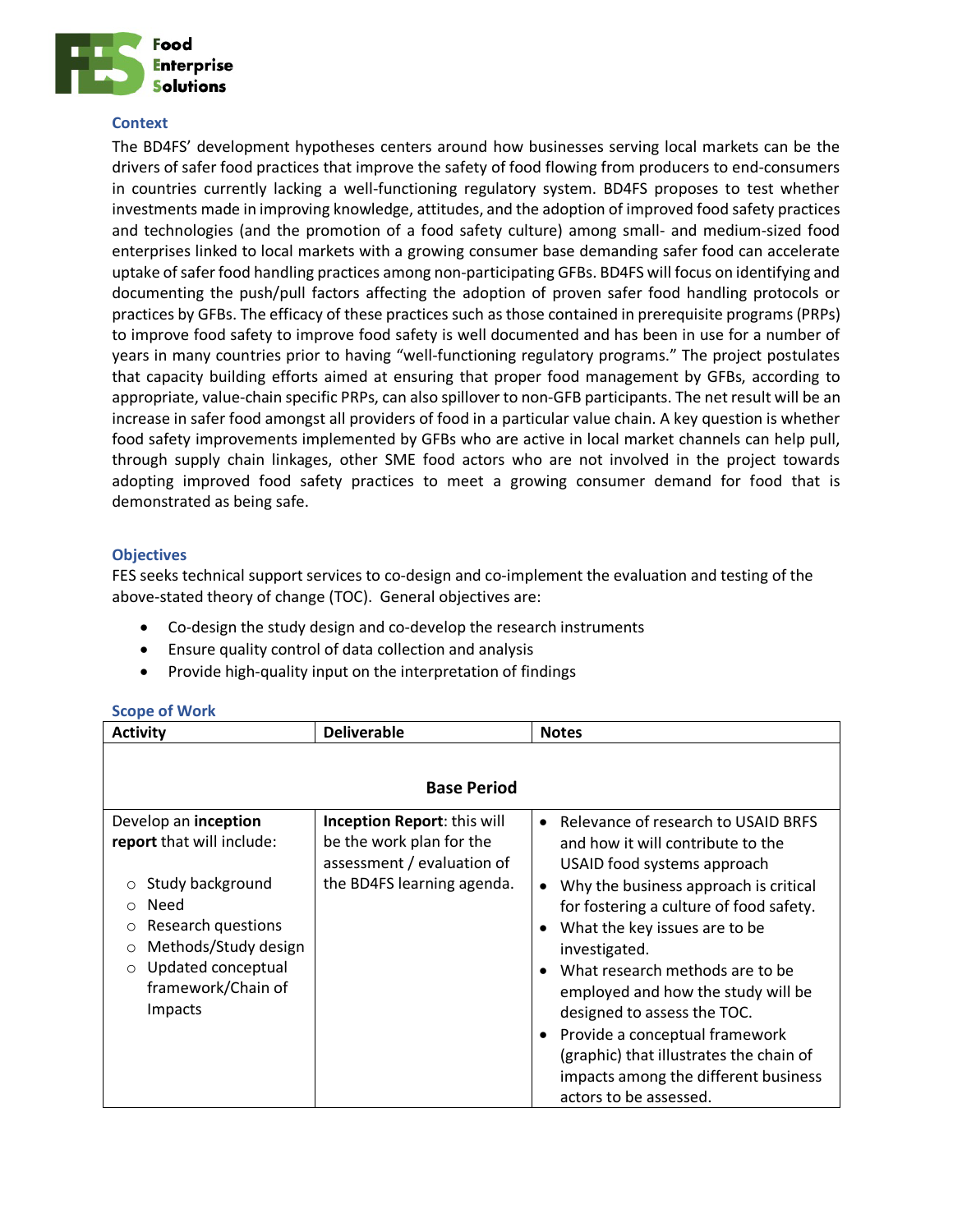

| Develop GFB/non GFB data                                                                                                                               | Data collection instruments,                                                                                                                                                      | Project indicators data collection plan<br>$\bullet$<br>FES to integrate some instruments or<br>$\bullet$                                                                                                                                                                                                                                                                                                                                             |  |
|--------------------------------------------------------------------------------------------------------------------------------------------------------|-----------------------------------------------------------------------------------------------------------------------------------------------------------------------------------|-------------------------------------------------------------------------------------------------------------------------------------------------------------------------------------------------------------------------------------------------------------------------------------------------------------------------------------------------------------------------------------------------------------------------------------------------------|--|
| collection<br>tools/instruments, building<br>on existing FES systems.<br>Develop data collection<br>plan for assessing non-<br>participant businesses  | or questions to be applied<br>to fully participating GFBs as<br>well as partially participating<br>SMEs.<br>Data collection plan and<br>instruments for non-<br>participant firms | questions into existing GFB data<br>collection systems.<br>Tools/instruments for all project<br>$\bullet$<br>indicators (from approved MEL plan)<br>Contribute to field testing, fine tuning,<br>$\bullet$<br>and finalization of instruments.<br>Develop innovative methods/means to<br>$\bullet$<br>assess food safety knowledge,<br>attitudes, and practice among non-<br>participating food SMEs.<br>Measurement of spillover effect<br>$\bullet$ |  |
| <b>Option Period</b>                                                                                                                                   |                                                                                                                                                                                   |                                                                                                                                                                                                                                                                                                                                                                                                                                                       |  |
| Monitor database uploads<br>of FES                                                                                                                     | Quality assurance of data<br>sets                                                                                                                                                 | Oversee and interact closely with the<br>MEL Manager on data management,<br>integrity, and security.                                                                                                                                                                                                                                                                                                                                                  |  |
| Develop consumer<br>willingness to pay (WTP)<br>questions. FES to integrate<br>into existing activities and<br>apply to specially designed<br>surveys. | <b>Consumer WTP questions</b>                                                                                                                                                     | Key driver for businesses will be<br>$\bullet$<br>consumer willing to paid for safer<br>food.<br>Consumers could be other businesses<br>as well.                                                                                                                                                                                                                                                                                                      |  |
| Perform data analysis on<br>FES database to answer<br>research questions.                                                                              | Interim report on data<br>analysis                                                                                                                                                | Analyze and interpret the different data<br>sets and how they validate or not the<br>original TOC.                                                                                                                                                                                                                                                                                                                                                    |  |
| Support qualitative<br>research on GFBs through<br>case studies to identify                                                                            | Input on business cases                                                                                                                                                           | How the qualitative data<br>interface/support /contradict the<br>quantitative data.                                                                                                                                                                                                                                                                                                                                                                   |  |
| <b>Final report</b>                                                                                                                                    | Draft comprehensive final<br>report and webinar<br>presentation                                                                                                                   | • Final report for USAID consumption<br>and public distribution.<br>Determine the validity of the TOC.<br>Identify additional research required.<br>$\bullet$                                                                                                                                                                                                                                                                                         |  |

# **Deliverables**:

# **Base Period:**

- Inception report
- Data collection instruments for each indicator
- Data collection plan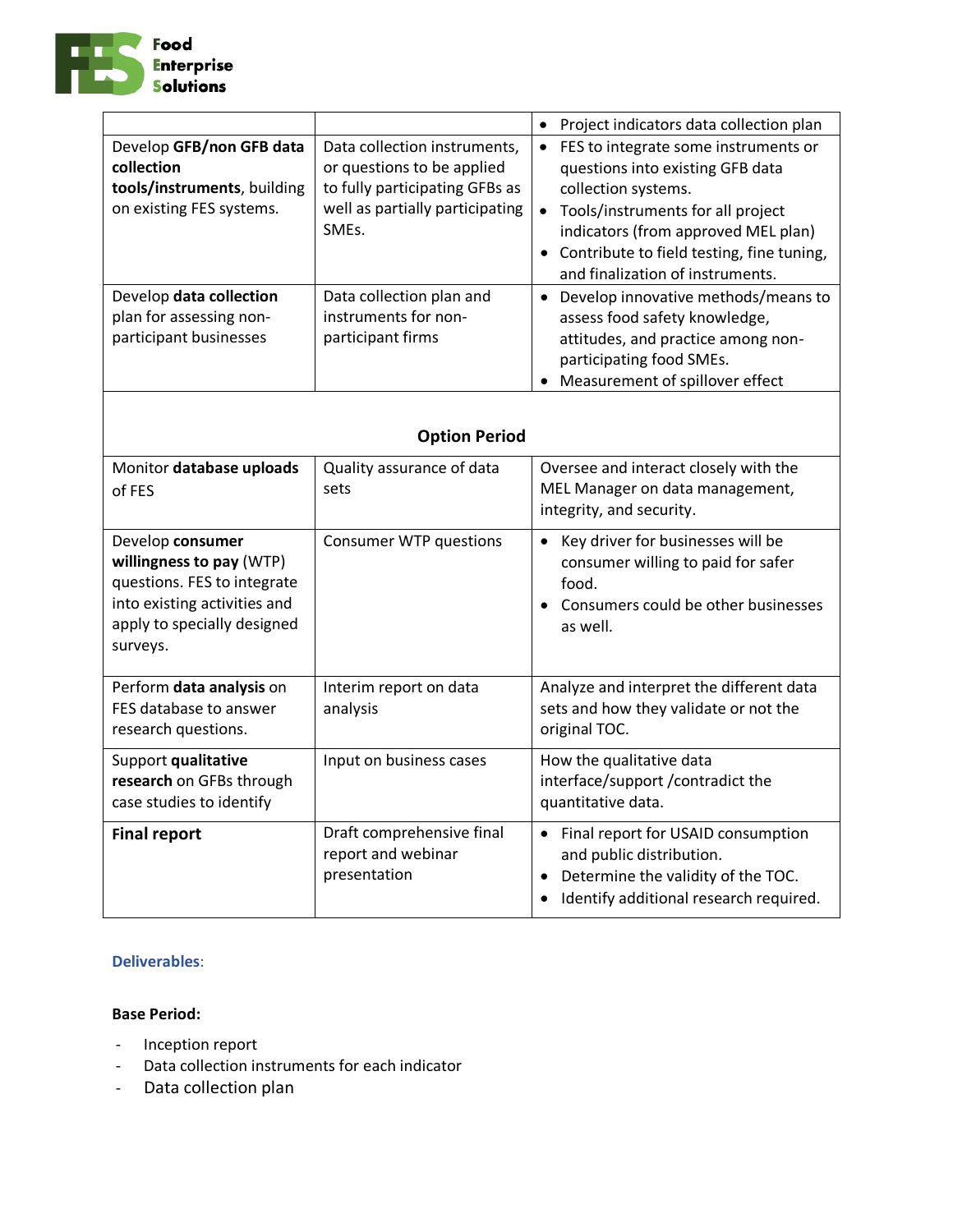

### **Option Period:**

- Quality assurance of data sets
- Consumer willingness to pay (WTP) questions
- Draft report
- Final report
- PowerPoint presentation
- Summary of findings and recommendations.

# **Key Working Relationships**:

The technical service provider will work in close coordination with BD4FS MEL Team, both in HQ and in the implementing countries (Senegal, Ethiopia, and Nepal; possibly Rwanda). This includes the FES Director of Research and Learning who will be the main point of contact, the Home Office MEL Manager, and the respective MEL country coordinators.

**Place of Assignment**: Remote work and in person consultations with FES MEL team.

# **Period of Performance**:

July 2022 – May 2024

# **Instructions for Submission of Application**

A **summary proposal of three (3) to five (5) pages in length** shall explain the proposed approach, the research activities, and outcomes, in line with parameters listed in the scope of work. Only the first five (5) pages of a submission will be considered if it exceeds the page limit established. It should include:

- Executive summary
- Background on proposed investigator, including resume/CVs in attachment
- Explanation on proposed research methodology
- Estimated timeline by completion date

# **Qualifications of the investigator(s)**:

- Advanced academic degree in food technology, food safety, or related field.
- 10 years of experience in food technology, food safety, or related field.
- Fluency in French; strong working ability in English, including writing.
- Demonstrated knowledge of the perishable food sector.
- Demonstrated knowledge of relevant government entities charged with monitoring and enforcing food safety regulations.

# **Application Process**:

Interested and qualified applicants must submit the following documents in order to be eligible:

- a cover letter with phone number and email address;
- a three five-page summary of your proposed technical approach;
- resumes or curriculum vitae (that do not count toward the technical application length);
- a separate submission of the one-page budget; and
- completed and signed USAID 1420 biodata forms (attached)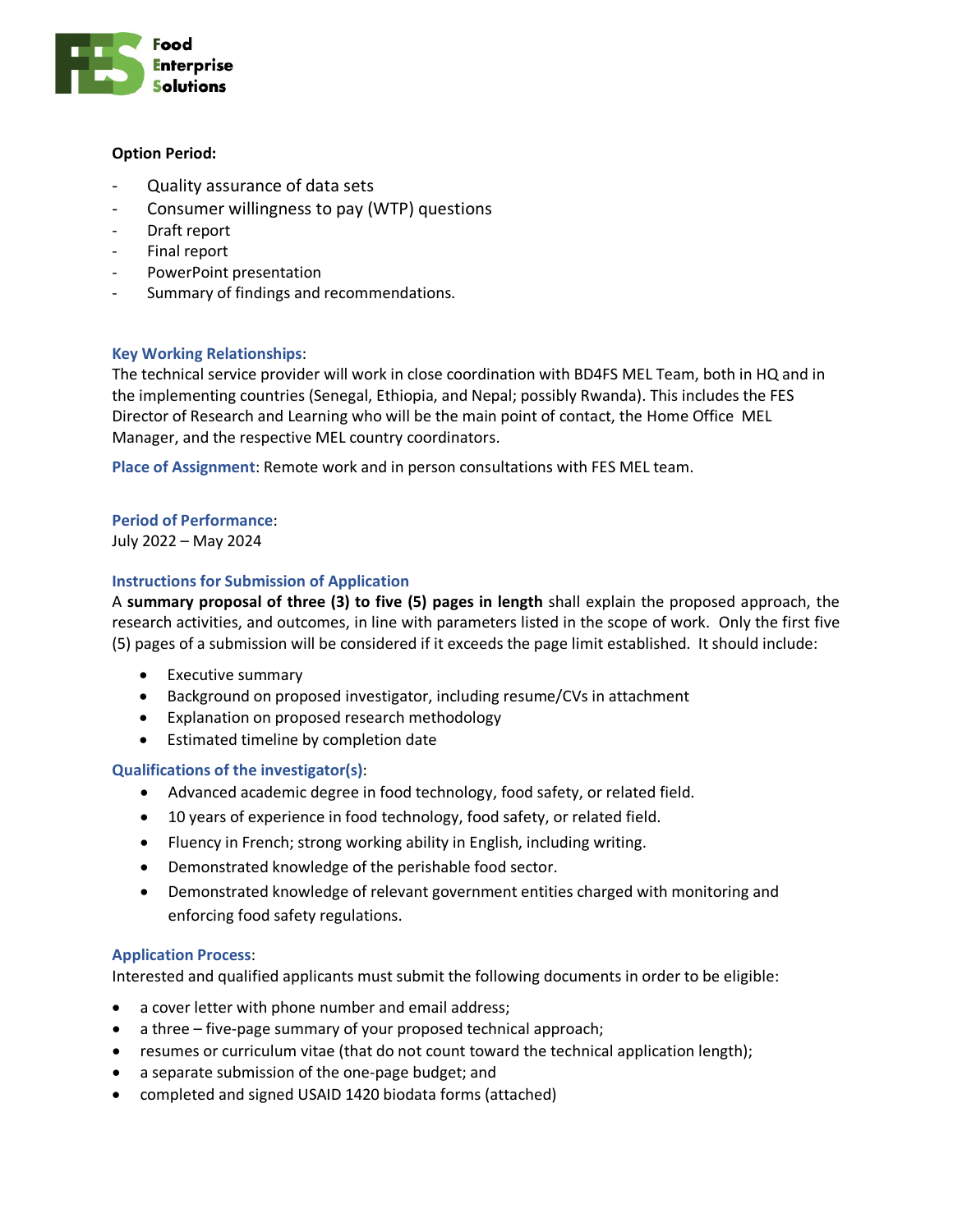

The proposed **budget, not to exceed one page,** must contain the costs necessary to complete this assignment. The budget must include line-item costs in U.S. dollars that include costs that are based on fair, current market prices for proposed goods and services for each option. Costs should be separated into Base and Option periods. The Option Period will be exercised based on performance in the base period.

### **Evaluation Criteria:**

The applicant's proposal will be reviewed and selected through the below weighted criteria for maximum percentage points to each component:

- proposed technical approach, including a detailed work plan and timeline of deliverables, that responds to the scope of work: 50%
- resumes or curriculum vitae: 25%
- one-page quals statement of relevant experience: 10%
- separate submission of the one-page budget with biodata forms: 15%

Please submit a final response to **[jobs@foodsolutions.global](mailto:jobs@foodsolutions.global)** with *your organization name* and "*BD4FS-RFP-Monitoring, Evaluation, and Learning (MEL) Technical Support Services"* in the subject line. The application must be typed with a minimum 11-point font, single spaced. Any information about your proposed program should be captured in the technical proposal.

All submitted documents related to this request for applications shall be in English and all costs shall be expressed in US dollars. Non-US entities should specify the exchange rate used in their budget proposal. Applicants must set forth full, accurate and complete information as required. The penalty for making false statements to the United States government is prescribed in 18 U.S.C. 1001 (Making false Statements).

Food Enterprise Solutions reserves the right to accept or reject all applications. Only short-listed applicants will be contacted. FES is an Equal Opportunity Employer (EOE) and does not discriminate against any employee or applicant for employment based on race, color, religion, national origin, age, gender, sex, ancestry, citizenship status, mental or physical disability, genetic information, sexual orientation, veteran status, or military status.

Food Enterprise Solutions requires all applicants to have a current Unique Entity Identifier (UEI)number and be registered in the U.S. government's System for Award Management at. [SAM.gov | Home.](https://sam.gov/content/home) Any selected applicant, whether a company or individual, not registered will be asked to obtain a UEI number before negotiation begins.

#### **Note on Standard and Mandatory Provisions**

Applicability of 2 CFR 200 and 2 CFR 700 USNGO (DEC 2014): All provisions of 2 CFR 200, 2 CFR 700, and all Standard Provisions attached to this agreement are applicable to the subrecipients which meet the definition of "Recipient" in part 2 CFR 200.86, unless a section specifically excludes a subrecipient from coverage. The Standard Provisions will be incorporated by reference. Any subawards made with Non-U.S. subrecipients will include the applicable "Standard Provisions for Non-US Nongovernmental Organizations." FES is required to ensure compliance with monitoring procedures in accordance with 2 CFR 200 and 2 CFR 700.